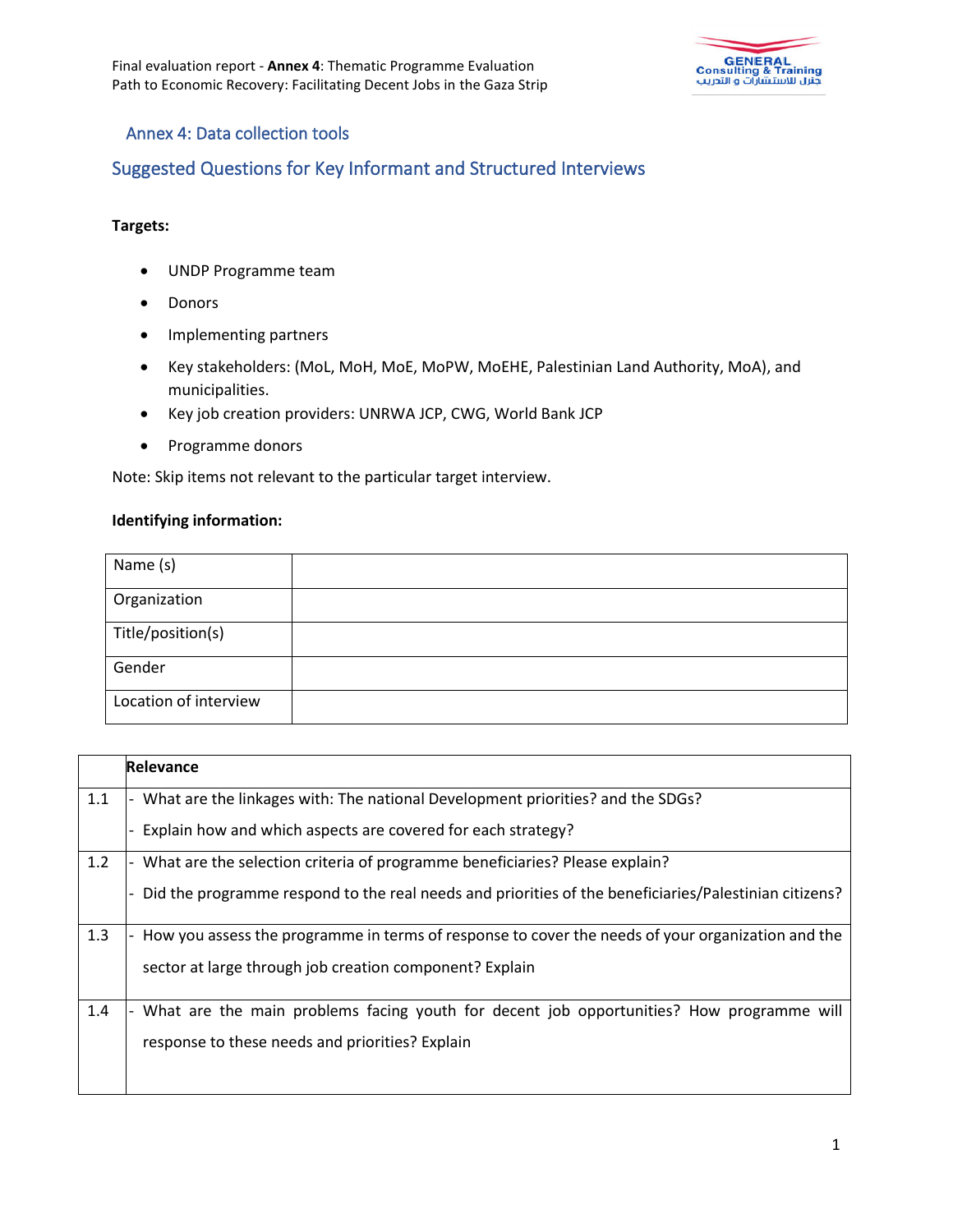

|     | Coherence: Complementary and coordination with other programmes                                                                                                                                          |  |
|-----|----------------------------------------------------------------------------------------------------------------------------------------------------------------------------------------------------------|--|
| 2.1 | During the design phase of the programme, has been involvement of other job creation programmes                                                                                                          |  |
|     | to share experience and lessons learned? Please specify which, and how these lessons learned were                                                                                                        |  |
|     | integrated into UNDP programme.?                                                                                                                                                                         |  |
| 2.2 | - Is UNDP intervention complementing other actions? How you assess complementariness between                                                                                                             |  |
|     | UNDP programme and other projects in same context? Please explain how and with which actor/s?                                                                                                            |  |
|     | Note: Complementariness are here understood as able to be linked and/or combined with other                                                                                                              |  |
|     | interventions within the same development challenge in such a way that the two different interventions                                                                                                   |  |
|     | are able to enhance or contribute to the result of each other.                                                                                                                                           |  |
|     | - What measure you take to avoid duplication of efforts or service provided by other actors?                                                                                                             |  |
|     | - What is the added value of the UNDP programme? Please explain?                                                                                                                                         |  |
|     | <b>Achieving results</b>                                                                                                                                                                                 |  |
|     |                                                                                                                                                                                                          |  |
| 33  | - Have you participated in the identification and implementation of the programme interventions?                                                                                                         |  |
|     | Please explain how?                                                                                                                                                                                      |  |
|     | How do assess the programme effectiveness in addressing needs and priorities in the response to<br>the COVID-19 pandemic? What are the gaps this programme has filled in provision of basic<br>services? |  |
| 4.1 | - From your point of view, which areas the programme have the greatest achievements so far? please                                                                                                       |  |
|     | explain?                                                                                                                                                                                                 |  |
|     | From you point of view, are the programme's objectives, practical, and feasible within its frame in<br>Gaza Strip context?                                                                               |  |
| 5.1 | From your point of view, which areas does the programme have the fewest achievements? What                                                                                                               |  |
|     | measures you suggest to overcome this? Please explain?                                                                                                                                                   |  |
|     | Programme approach and management                                                                                                                                                                        |  |
| 6.1 | Did you participate with UNDP team in the planning / implementation of programme<br>interventions? Please explain                                                                                        |  |
|     | How do you assess UNDP's support during the implementations of programme activities? How<br>this contributing towards achievement of the programme's objectives?                                         |  |
| 6.4 | Do you feel your participation has positively influenced the programme to achieve its results?                                                                                                           |  |
|     | How do you assess the UNDP partnership strategy with you as appropriate and effective to<br>achieve the objectives of the programme?                                                                     |  |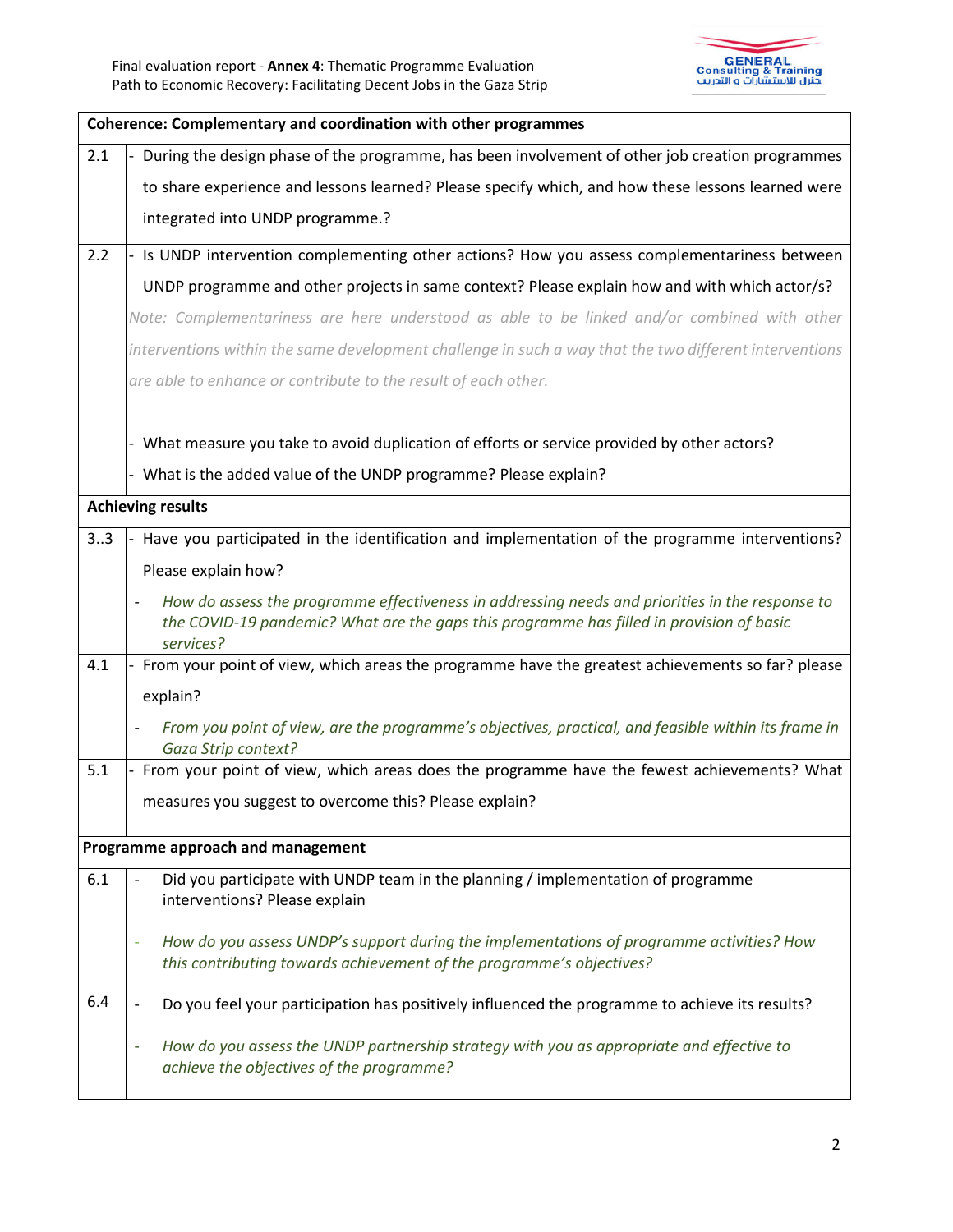

|        | How you select the implementing partners as most relevant to achieve the objectives of the<br>programme? What are the selection criteria? |
|--------|-------------------------------------------------------------------------------------------------------------------------------------------|
| 7.1    | How you assess the performance of beneficiaries during the job creation period? What was the value                                        |
|        | added for your organization? Please explain?                                                                                              |
|        | Would you provide preference to employ the beneficiaries after completion the programme? Please                                           |
|        | explain                                                                                                                                   |
|        | What are the main challenges to link short-term temporary employments (track A) with savings                                              |
|        | generation, skill building, and business development (track B) to have greater access to decent                                           |
|        | productive jobs? How to overcome these challenges? Please explain                                                                         |
|        |                                                                                                                                           |
|        | <b>Efficiency</b>                                                                                                                         |
| 8.1    | - How you assess the progress of the programme to date? Are there any challenges/obstacles during                                         |
|        | the implementation of activities in the programme? Specify which activities and why? What measure                                         |
|        | have you taken to response to these challenges?                                                                                           |
|        | From your point of view, how you assess the structure and performance of the programme                                                    |
|        | management team to provide necessary expertise and efforts to achieve programme objectives?                                               |
| 9      | - How you monitor the programme interventions? How frequently you apply the M&E to monitor and                                            |
|        | evaluate the progress of the programme and ensure efficient management?                                                                   |
| Impact |                                                                                                                                           |
| 10     | Is the programme contributed to improve the socioeconomic conditions of the target beneficiaries?                                         |
|        | Please explain how?                                                                                                                       |
| 11     | - Are there any unintended (positive or negative) effects on recipients and non-recipients of job                                         |
|        | creation opportunity? Please explain                                                                                                      |
|        | Sustainability                                                                                                                            |
| 12     | Have your organization improved capacity to lead and implement job creation interventions? Please                                         |
|        | specify in which areas were your organization improved capacity?                                                                          |
|        | - What are the main areas for improvement to enhance your capacity to deliver future job creation                                         |
|        | interventions? Please explain                                                                                                             |
| 13     | What is the UNDP approach to obtain stakeholders support and commitments for the programme                                                |
|        | long term objective for decent employment?                                                                                                |
|        |                                                                                                                                           |
|        |                                                                                                                                           |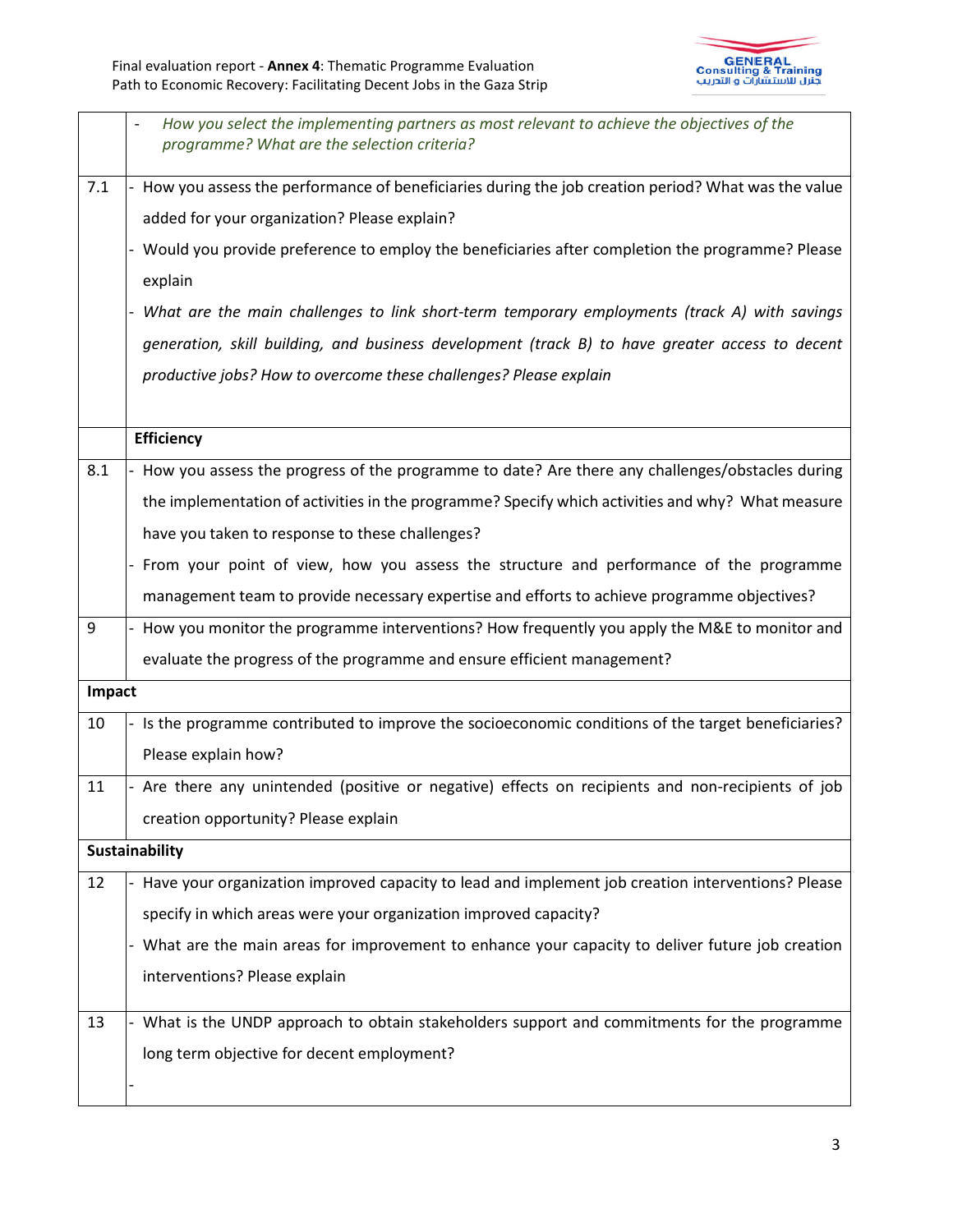

|      | Are your organization ready and committed to support implementation of the programme                    |
|------|---------------------------------------------------------------------------------------------------------|
|      | interventions at short and long term? please explain                                                    |
|      | Note: Support is understood as stakeholders' commitment to host the targeted beneficiaries and          |
|      | provide needed resources and infrastructure for them during the job creation period                     |
|      |                                                                                                         |
|      | What do you think your organization can do in the future to support the programme to achieve            |
|      | programme objectives?                                                                                   |
|      |                                                                                                         |
|      | <b>Cross cutting issues</b>                                                                             |
| 14.1 | Are gender equity tools and implementation practices are clear and well-integrated in the<br>programme. |
|      | - How the programme addressed gender equity and the empowerment of women in the design,                 |
|      | implementation and monitoring in the various activities of the programme? please explain                |
| 14.2 | - From your point of view, to what extent women improved capacity as men to work in the sector at       |
|      | high quality according to the job requirements.                                                         |
| 15.1 | - How inclusion of PwDs was addressed in the design and implementation of programme interventions?      |
|      | Please explain                                                                                          |
|      | How you assess the inclusion and integration of PwDs are addressed in the programme? How you            |
|      | assess the support they receive during the programme?                                                   |
| 15.2 | Are you ready to employ PwDs in the targeted sectors if the meet the job requirements? Please           |
|      | explain                                                                                                 |
| 16.1 | How the environmental issues were addressed in the design and implementation of the programme           |
|      | interventions? please explain?                                                                          |
|      |                                                                                                         |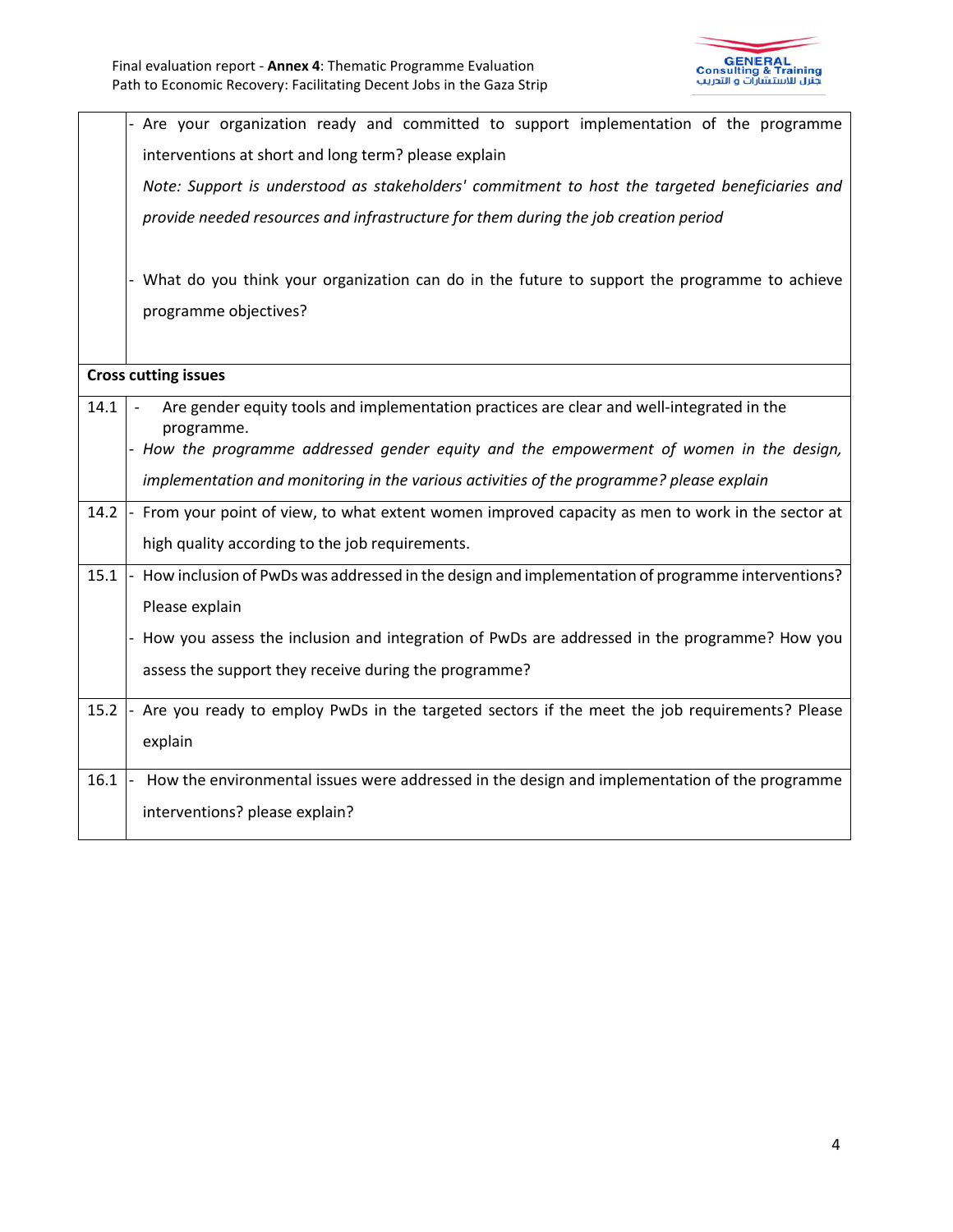

## Focus Group Discussion (FGD) protocol - Beneficiaries

**Evaluation Team Note:** the FGDs seek to qualitative data and context that will help us better understand, interpret and situate the data from the large survey instrument. Illustrative quotes and differing viewpoints may be particularly valuable. Time may not permit addressing all prompts at each FGD.

**Ground Rules:** First, here are a few "ground rules" to help us enjoy a productive discussion:

- $\downarrow$  Only one person should speak at a time;
- $\downarrow$  Please no side conversations with those sitting near you;
- $\downarrow$  Let's avoid having one or two people dominate the conversation; and
- $\downarrow$  Be sure to hear from everyone; we want to hear as many different voices, stories and perspectives as possible.

**Opening Prompt:** (optional, as a way of encouraging discussion): To get started, we will go around the room asking everyone to briefly respond to the following question:

o What one key fact should we know about your experience during the job creation programme that is important in understanding the challenges facing people in finding employment?

| Group No.                     |  |
|-------------------------------|--|
| <b>Target Group</b>           |  |
| <b>Date of Focus Group</b>    |  |
| Place/geographical location   |  |
| <b>Number of participants</b> |  |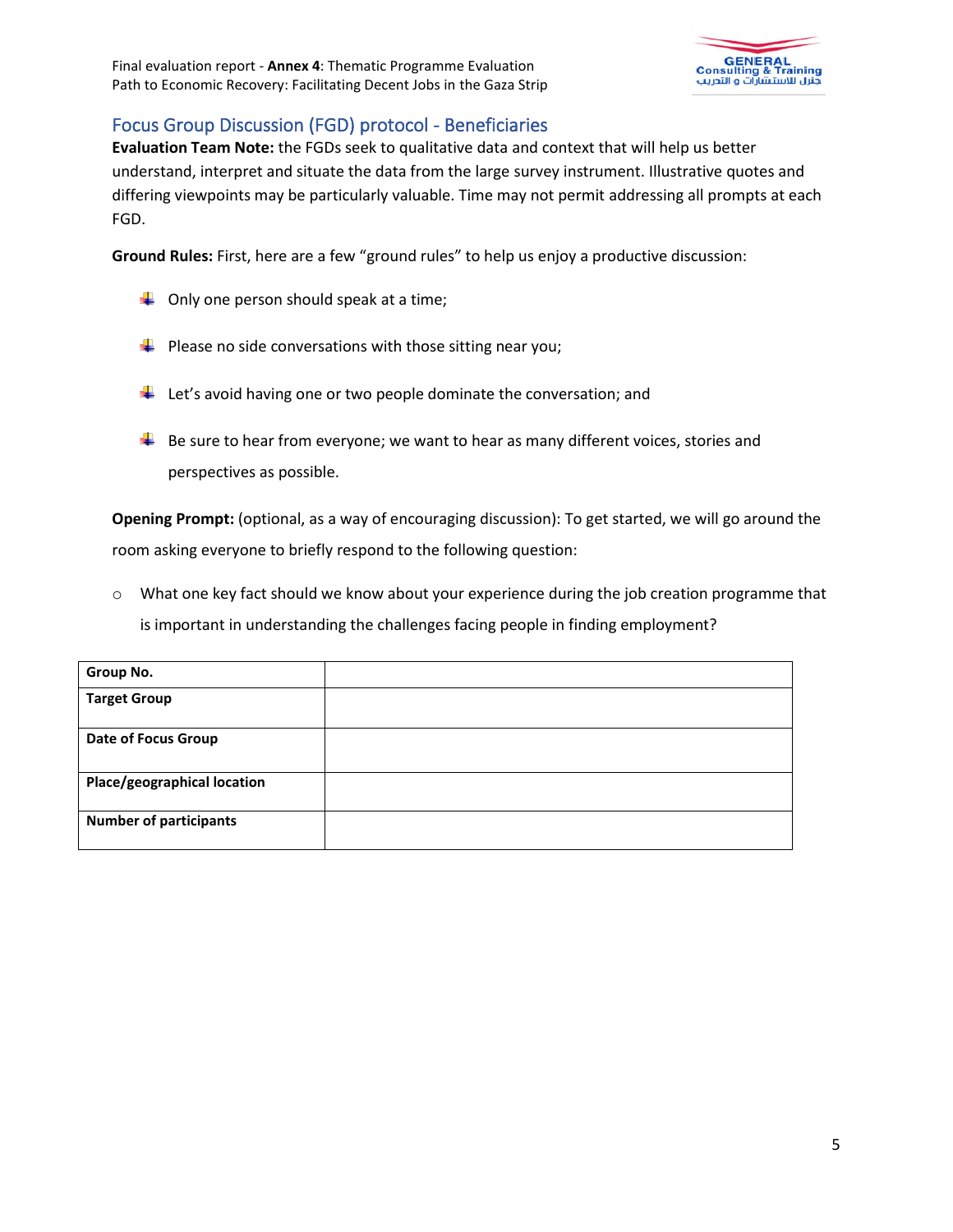

- 1. If any of you felt you received additional support beyond the job creation, how useful did you feel this was for you to achieve your goals?
- 2. How optimistic are you about being able to keep your new quality of life? If not optimistic, why?
- 3. Can you please elaborate how the programme have/ have not help you achieving new knowledge and skills?
- 4. Can you please elaborate what kind of challenges you have faced during your employment under the programme?
- 5. If you have been exposed to threats or pressure to spend the money earned in an undesirable way for you, can you please elaborate on these threats or pressure?
- 6. In your point of view, have female beneficiaries faced specific challenges/ obstacles during the programme? And in case yes, can you please elaborate?
- 7. Can you please share in which ways you feel that your life has changed as a result of participating in this job creation programme? Both positive and negative factors.
- 8. In your point of view, what have been the positive and/or negative aspects of the support provided by your employer during your participation in the programme?
- **9.** In your experience, are there any areas in which you would have liked to have additional advice and/ or support?

Concluding Statement: Thank you so much for participating in this focus group discussion. Your contributions have been quite helpful to our evaluation work.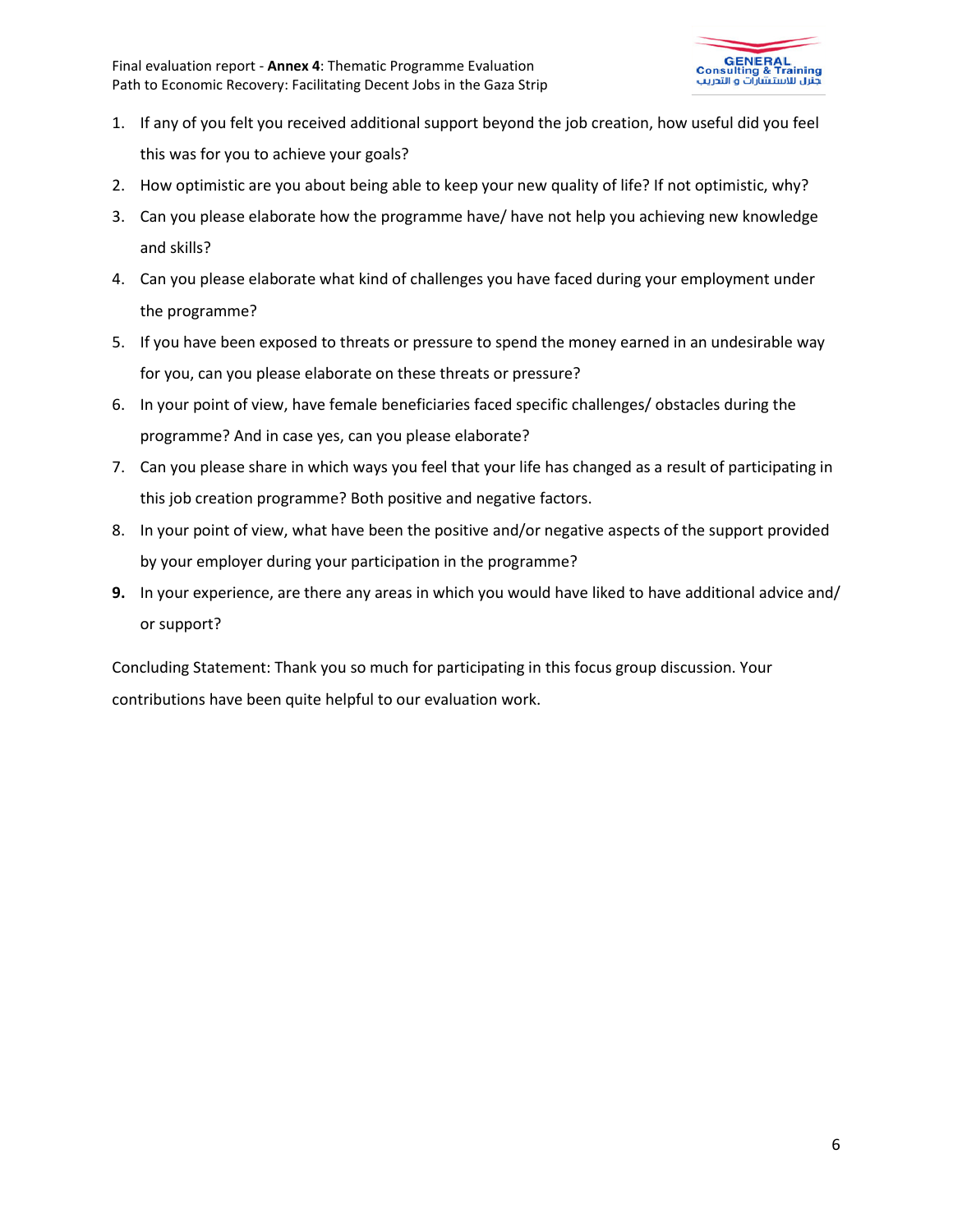

# E-Survey for Cash for Work Beneficiaries

| A. General Information                                                                                                                                                              |  |  |
|-------------------------------------------------------------------------------------------------------------------------------------------------------------------------------------|--|--|
| 1.<br>Gender: 1. Male 2. Female                                                                                                                                                     |  |  |
| 2.<br>1. Under 20 2. 20-29 3. 30-39 4. 40-49 5. 50-59 6. Over 60<br>Age:                                                                                                            |  |  |
| <b>Competency Level:</b><br>3.<br>1. Unskilled worker<br>2. Skilled worker 3. Skilled graduate<br>4. Professional skilled graduate                                                  |  |  |
| 4.<br>Sector: 1. MoH<br>3. MoL 4. MoPW 5. MoA 6. Municipalities<br>2. MoE                                                                                                           |  |  |
| 5.<br>Governorate: 1. North Gaza 2. Gaza 3. Middle area 4. Khan Younis 5. Rafah                                                                                                     |  |  |
| 6.<br>Marital Status: 1. Married 2. Single 3. Engaged 4. Divorced 5. Widowed                                                                                                        |  |  |
| 7. Are you with "special needs-disabled":<br>1. Yes 2. No                                                                                                                           |  |  |
| The programme selection criteria and mechanism were clear:<br>8.<br>1. Strongly Agree 2. Agree 3. Neutral 4. Disagree 5. Strongly disagree                                          |  |  |
| 9. The programme selection criteria are fair:<br>1. Strongly Agree 2. Agree 3. Neutral 4. Disagree 5. Strongly disagree                                                             |  |  |
| <b>B. Work Experience</b>                                                                                                                                                           |  |  |
| How did you know about the Program?<br>1.<br>1. Friends and relatives<br>2. Implementing partners<br>3. Local Government<br>5. Advertisements Other<br>4. Previous Beneficiaries    |  |  |
| 2.<br>Did you have any work opportunity before the programme? 1. Yes 2. No                                                                                                          |  |  |
| The job you were assigned matches your intellectual and physical abilities?<br>3.<br>2. Agree 3. Neutral 4. Disagree 5. Strongly disagree<br>1. Strongly Agree                      |  |  |
| The work conditions at the site/location where you worked are good and suitable for women and PwDs:<br>4.<br>1. Strongly Agree 2. Agree 3. Neutral 4. Disagree 5. Strongly disagree |  |  |
| The programme reflected your priorities and met your needs at least to some extent?<br>5.<br>1. Strongly Agree 2. Agree 3. Neutral 4. Disagree 5. Strongly disagree                 |  |  |
| You have received full support and giving clear instructions related to your work:<br>6.<br>1. Strongly Agree 2. Agree 3. Neutral 4. Disagree 5. Strongly disagree                  |  |  |
| You are better prepared to continue working and find job opportunities after the program:<br>7.<br>1. Strongly Agree 2. Agree 3. Neutral 4. Disagree 5. Strongly disagree           |  |  |
| How do you evaluate the workload during the contracted period?<br>8.<br>1. Low 2. Adequate 3. Overload                                                                              |  |  |
| The programme has been able to fill out certain gaps within the target sector?<br>9.<br>1. Strongly Agree 2. Agree 3. Neutral 4. Disagree 5. Strongly disagree                      |  |  |
| 10. Did you receive training during work? 1. Yes 2. No                                                                                                                              |  |  |
| 11. If the answer was yes, was the training useful?<br>1. Yes 2. No                                                                                                                 |  |  |